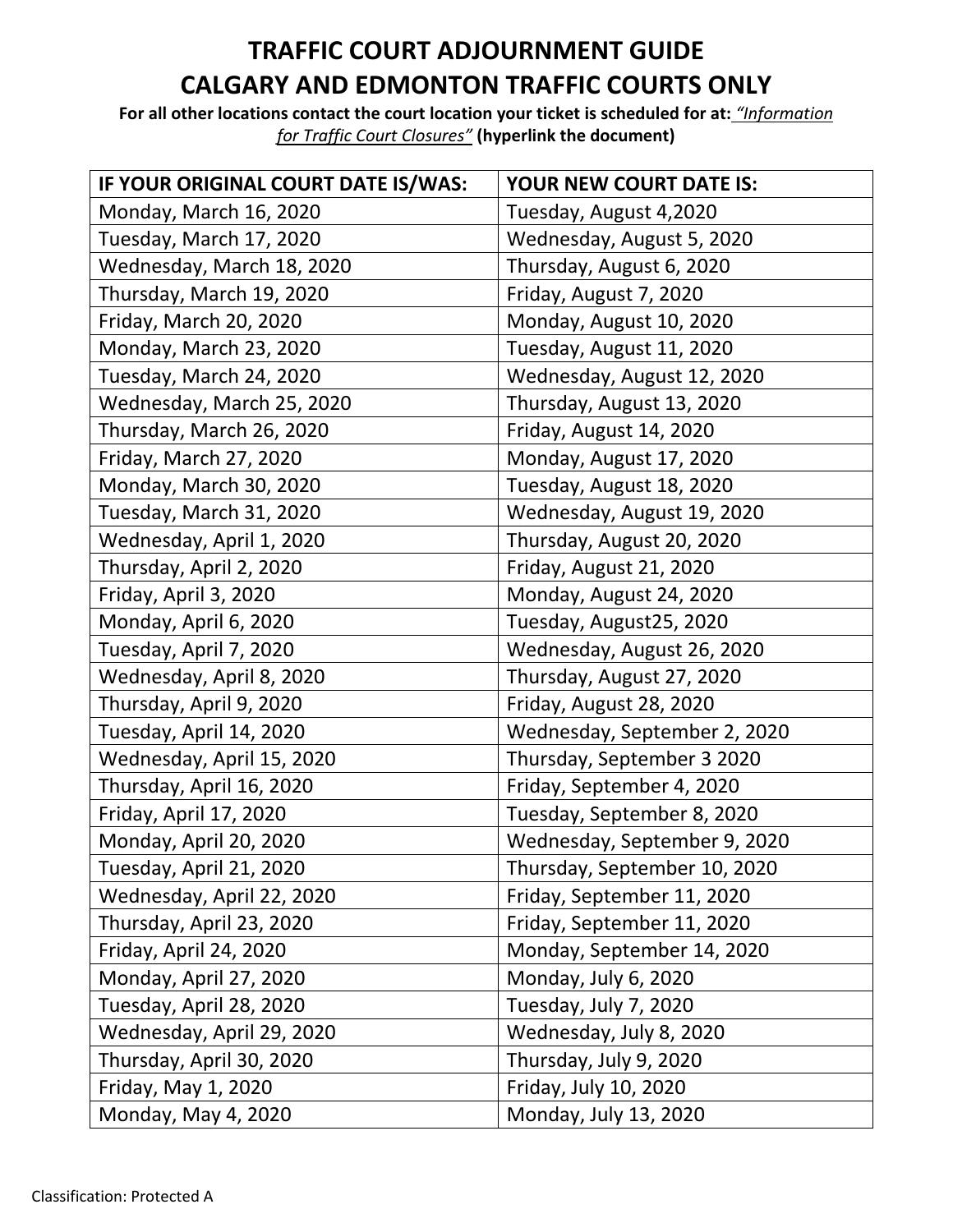## **TRAFFIC COURT ADJOURNMENT GUIDE CALGARY AND EDMONTON TRAFFIC COURTS ONLY**

**For all other locations contact the court location your ticket is scheduled for at:** *"Information for Traffic Court Closures"* **(hyperlink the document)**

| Tuesday, May 5, 2020                | Tuesday, July 14, 2020     |
|-------------------------------------|----------------------------|
| Wednesday, May 6, 2020              | Wednesday, July 15, 2020   |
| Thursday, May 7, 2020               | Thursday, July 16, 2020    |
| Friday, May 8, 2020                 | Friday, July 17, 2020      |
| IF YOUR ORIGINAL COURT DATE IS/WAS: | YOUR NEW COURT DATE IS:    |
| Monday, May 11, 2020                | Monday, July 20, 2020      |
| Tuesday, May 12, 2020               | Tuesday, July 21, 2020     |
| Wednesday, May 13, 2020             | Wednesday, July 22, 2020   |
| Thursday, May 14, 2020              | Thursday, July 23, 2020    |
| Friday, May 15, 2020                | Friday, July 24, 2020      |
| Tuesday, May 19, 2020               | Tuesday, July 28, 2020     |
| Wednesday, May 20, 2020             | Wednesday, July 29, 2020   |
| Thursday, May 21, 2020              | Thursday, July 30, 2020    |
| Friday, May 22, 2020                | Friday, July 31, 2020      |
| Monday, May 25, 2020                | Tuesday, August4,2020      |
| Tuesday, May 26, 2020               | Wednesday, August 5, 2020  |
| Wednesday, May 27, 2020             | Thursday, August 6, 2020   |
| Thursday, May 28, 2020              | Friday, August 7, 2020     |
| Friday, May 29, 2020                | Monday, August 10, 2020    |
| Monday, June 1, 2020                | Tuesday, August 11, 2020   |
| Tuesday, June 2, 2020               | Wednesday, August 12, 2020 |
| Wednesday, June 3, 2020             | Thursday, August 13, 2020  |
| Thursday, June 4, 2020              | Friday, August 14, 2020    |
| Friday, June 5, 2020                | Monday, August 17, 2020    |
| Monday, June 8, 2020                | Tuesday, August 18, 2020   |
| Tuesday, June 9, 2020               | Wednesday, August 19, 2020 |
| Wednesday, June 10, 2020            | Thursday, August 20, 2020  |
| Thursday, June 11, 2020             | Friday, August 21, 2020    |
| Friday, June 12, 2020               | Monday, August 24, 2020    |
| Monday, June 15, 2020               | Tuesday, August25, 2020    |
| Tuesday, June 16, 2020              | Wednesday, August 26, 2020 |
| Wednesday, June 17, 2020            | Thursday, August 27, 2020  |
| Thursday, June 18, 2020             | Friday, August 28, 2020    |
| Friday, June 19, 2020               | Monday, August 31, 2020    |
| Monday, June 22, 2020               | Tuesday, September 1, 2020 |